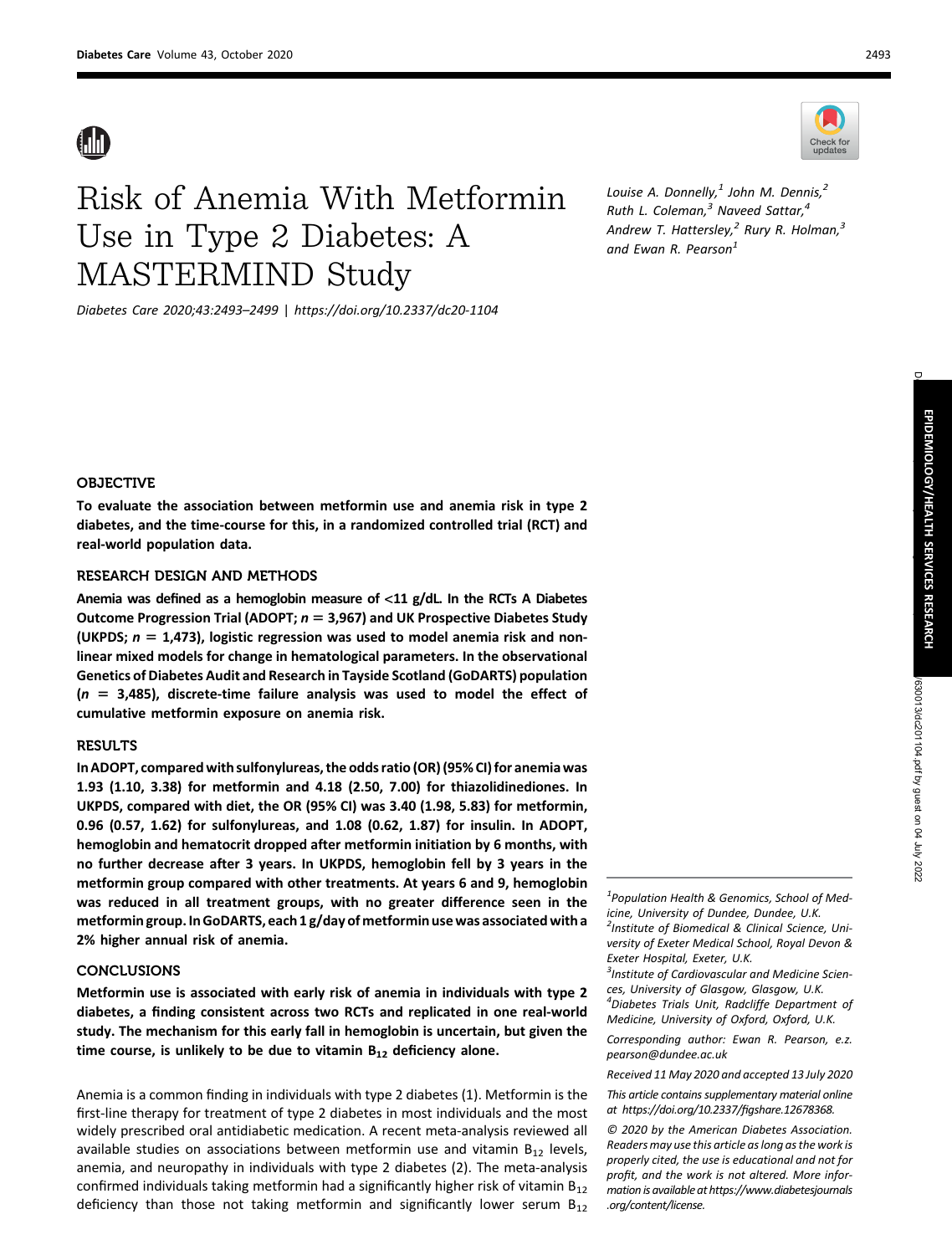concentrations, which depended on dose and duration of treatment. Although this meta-analysis reported no association between metformin use and anemia risk, it is important to note that there were only four eligible studies, and most of these were cross-sectional or case-control, which did not have anemia as their primary end point (3–6). In contrast, the Diabetes Prevention Program (DPP) Outcomes Study showed metformin use in individuals with impaired glucose tolerance was associated with an increased risk of anemia at 5 years, independent of vitamin  $B_{12}$  status (7). There is therefore uncertainty about whether metformin causes anemia and whether or not this is mediated by  $B_{12}$  deficiency in metformin-treated individuals with type 2 diabetes.

The aims of this study were firstly to use randomized controlled trial (RCT) data with repeated hematological measures to determine whether there is an association between metformin use and anemia risk in type 2 diabetes, and, if so, what is the time frame for this? Secondly, to quantify risk in a real-world setting by examining whether cumulative exposure to metformin is associated with an increase in the incidence of anemia using routinely collected clinical data.

# RESEARCH DESIGN AND METHODS

#### Data Sources

Three data sets were analyzed: two from RCTs, A Diabetes Outcome Progression Trial (ADOPT) and the UK Prospective Diabetes Study (UKPDS), and one from routine clinical data of Genetics of Diabetes Audit and Research in Tayside Scotland (GoDARTS).

- ADOPT was a trial in which 4,351 drugnaive individuals recently diagnosed with type 2 diabetes were assigned randomly to thiazolidinediones (TZDs), metformin, or sulfonylurea monotherapy and monitored for 5 years (8). Hematological measures were collected at baseline, 6 months, 1 year, and annually thereafter.
- UKPDS was a trial in which 4,209 individuals with newly diagnosed type 2 diabetes were randomized to receive a conventional (diet) or intensiveglycemic management strategy (insulin, sulfonylurea, or metformin) (9,10). Hematological measures were collected at baseline and at 3, 6, and 9 years of follow-up.

• GoDARTS is a large population-based cohort of  $\sim$ 10,000 individuals with type 2 diabetes, with comprehensive electronic medical records containing detailed information on all encashed prescriptions (including daily dose and adherence) from 1994 onward in Tayside and Fife, Scotland, as well as all routinely collected biochemistry and hematology measures (11).

#### Definition of Anemia

Hemoglobin (Hb) was the outcome variable. It was used as a continuous variable in ADOPT and UKPDS to investigate change over time and recoded as a binary outcome for estimating the risk of anemia in all three studies. The anemia end point was defined as the first Hb measure of  $<$ 11 g/dL in both men and women (the moderate anemia definition used by the World Health Organization) after diabetes diagnosis. Individuals with prevalent anemia at baseline (diagnosis) (defined by the World Health Organization as Hb of  $\langle 12 \rangle$  g/dL in women and 13 g/dL in men) were excluded from this analysis.

# Study Populations ADOPT

All participants in the intention-to-treat subset were eligible for the study. Individuals with missing baseline covariates or anemia at baseline were excluded.

#### **UKPDS**

All participants with  $>120\%$  ideal body weight in the 15 centers recruited before 1988 were eligible for the study (9). Individuals with missing baseline covariates or anemia at baseline were excluded.

#### GoDARTS

Individuals with type 2 diabetes diagnosed on or after 1 January 1996 were eligible for the study, thus ensuring sufficient prescribing information and Hb measurements. In addition, individuals were required to have a baseline Hb measure (defined as closest measure to type 2 diabetes diagnosis up to 1 year prior) and no anemia at baseline. The study period for eligible individuals was defined as time from type 2 diagnosis (baseline) until the first anemia event, death, leaving area, or end of follow-up (30 September 2015), whichever came first.

#### Statistical Analysis ADOPT and UKPDS

The risk of moderate anemia at any time point during the trials was modeled using logistic regression. The reference groups for treatment were sulfonylureas for ADOPT and diet for UKPDS. Covariates included in the model were sex, baseline age, Hb, estimated glomerular filtration rate (eGFR), and BMI.

Hematological changes over time were modeled using nonlinear mixed models. Hb was modeled in ADOPT and UKPDS. Hematocrit (Hct) was modeled in ADOPT, and packed cell volume (PCV) was modeled in UKPDS as a proxy for Hct, which was not available. Hb adjusted for Hct (ADOPT) or PCV (UKPDS) was also modeled to assess whether these were temporally related. In addition, mean corpuscular volume (MCV) was modeled in ADOPT. Data are presented as plots of predictions of the fixed effects for each treatment.

# GoDARTS

Discrete time survival analysis was used to evaluate the effects of cumulative drug exposure. This model is set up as a logistic regression in which each individual contributes one observation for each 28-day time interval during the study period. A data matrix was generated with one row for each individual under observation in each time interval and columns specifying event status (coded as binary), fixed, and time-dependent covariates at the start of each time interval.

Exposure to each diabetes drug class (metformin, sulfonylureas, insulin, TZDs, acarbose, glucagon-like peptide receptor agonist [GLP-1 RA], dipeptidyl peptidase 4 inhibitor [DPP4i], glinide, and sodium– glucose cotransporter 2 inhibitor [SGLT2i]) was calculated from the date and intended duration of each prescription, but gaps between prescriptions did not accumulate exposure; therefore, adherence was accounted for in the model. Cumulative exposure ofeach drug classwas calculated as the sum of all earlier intervals. If the drug was discontinued during the study, the cumulative exposure was still carried forward to subsequent time intervals.

Age at diabetes diagnosis, sex, baseline Hb, calendar year of diabetes diagnosis, and social deprivation (coded as 1–5, with 1 most deprived and 5 least deprived) were included as fixed covariates. Time from diabetes diagnosis was included as a time-dependent covariate. In addition, we considered cumulative exposure to metformin in terms of total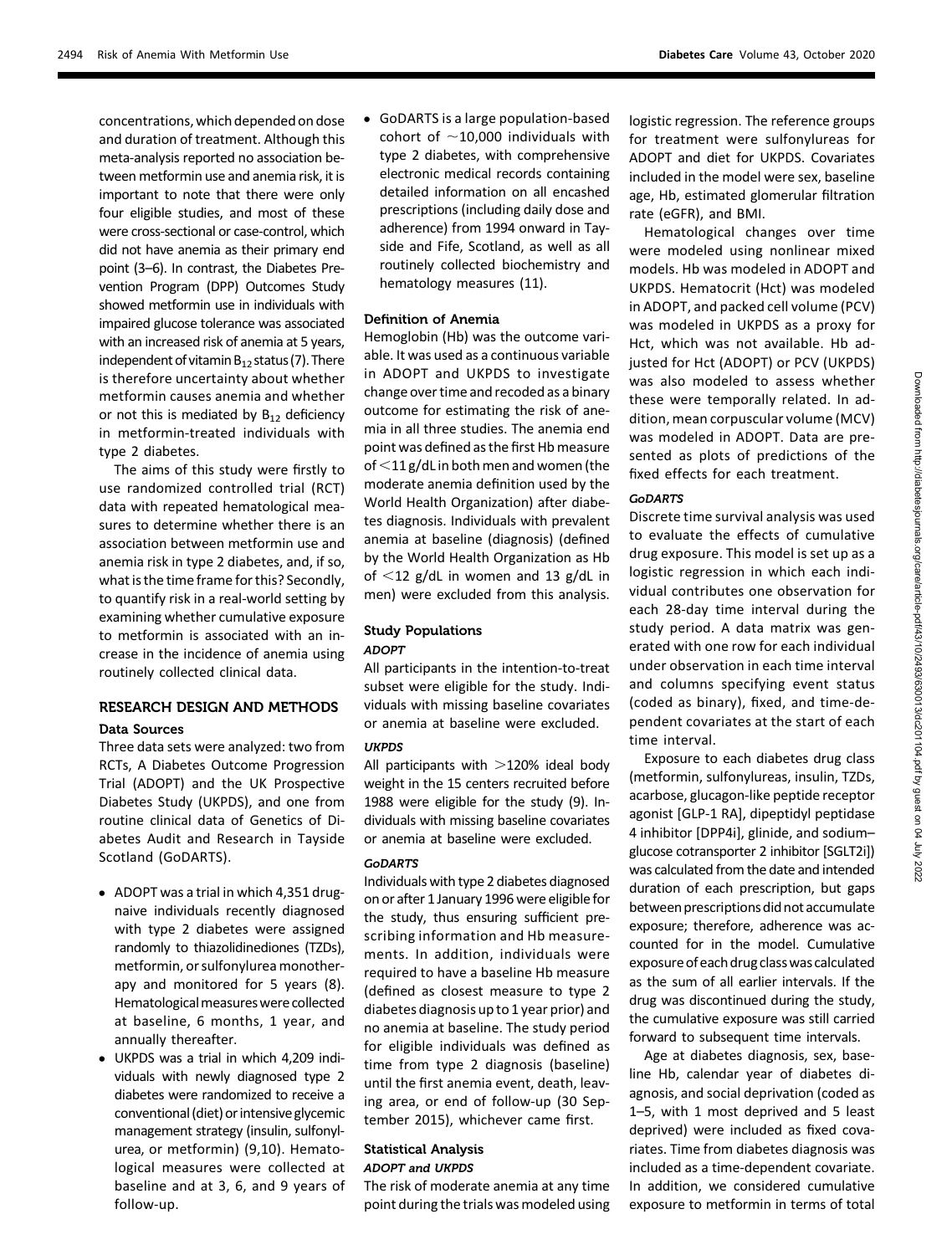dose. BMI and eGFR were included as time-dependent covariates in a subgroup of individuals with these data available.

Pharmacoepidemiological studies are prone to allocation bias. To be satisfied that an estimate of a drug's potential causal effect cannot be due to time invariant between-person confounding, we include two time-updated terms for each drug class: one for ever-exposure and one for cumulative exposure. We focus the inference of causality on the cumulative term (12). The terms for ever-exposure and cumulative exposure can be given a visual representation by plotting a regression line through the unadjusted rates of anemia grouped by cumulative metformin exposure, representing the linear effect of cumulative exposure. The difference between the data point for the unexposed time  $(x = 0)$  and the estimated regression line at this point gives the magnitude of the ever-exposed term. This is the sum of any immediate stepwise effect of metformin and any difference in prior anemia risk in the never-users versus ever-users of metformin.

GoDARTS analysis was conducted using SAS 9.4 software. ADOPT and UKPDS analyses were conducted using R software.

# RESULTS

#### RCT Data Sets (ADOPT and UKPDS) Study Populations and Anemia Rates

In ADOPT, from 4,127 individuals in the intention-to-treat population, 153 were anemic at baseline, and a further 7 had missing covariate data, leaving 3,967 individuals in the study population (mean [SD] Hb 14.5 [1.1] g/dL, age 56.6 [10.0] years, with 58.9% men). There were 1,343 metformin, 1,289 sulfonylurea, and 1,335 TZD users, with anemia event rates of 38 (2.8%), 19 (1.5%), and 76 (5.7%), respectively, over the 5-year follow-up period.

In UKPDS, from 1,704 individuals, 52 were anemic at baseline, and a further 179 had missing covariate data, leaving 1,473 individuals in the study population (mean [SD] Hb 15.1 [1.2] g/dL, age 52.8 [8.1] years, with 47.1% men). There were 300 metformin-, 461 sulfonylurea-, 360 insulin-, and 352 diet-treated individuals, with anemia event rates of 19 (6.3%), 5 (1.1%), 9 (2.5%), and 6 (1.7%), respectively, over the 9-year follow-up period.

Logistic Regression Model for Anemia Risk The results of the logistic regression for risk of moderate anemia are presented in [Supplementary Tables 1](https://doi.org/10.2337/figshare.12678368) and [2](https://doi.org/10.2337/figshare.12678368) for ADOPT and UKPDS respectively. In ADOPT, the adjusted odds ratio (OR) (95% CI), with sulfonylureas as the reference group, was 1.93 (1.10, 3.38) for metformin and 4.18 (2.50, 7.00) for TZDs. Other predictors of moderate anemia risk were older age, lower baseline Hb, and male sex.

In UKPDS, the adjusted OR (95% CI), with diet as the reference group, was 4.42 (2.28, 8.57) for metformin, 0.53 (0.19, 1.48) for sulfonylureas, and 1.79 (0.73, 4.42) for insulin. In addition, lower baseline Hb was a predictor of moderate anemia risk.

# Nonlinear Mixed Model for Hb Change Over Time

The plots of the prediction of the fixed effects from the nonlinear mixed model for each treatment group over time are presented in Fig. 1.

In ADOPT, there was an immediate drop from baseline (by first measurement at 6 months) in Hb (Fig. 1A) in both the metformin and TZD arms. The effect was much larger with TZD treatment, but the metformin treatment arm followed a similar pattern. Hct fell in a similar pattern to that seen for Hb after both metformin and TZD treatment (Fig. 1B), and this reduction in Hct completely mediated the fall in Hb (Fig. 1C). There was no further Hb decrease in ADOPT between 3 and 5 years; at 5 years, mean Hb was 0.42 g/dL (95% CI 0.20, 0.65) lower in the metformin-treated arm than the sulfonylurea-treated arm. There was a significant downward linear trend in MCV over the 5 years in the metformin treatment arm ( $P < 0.0001$ ) but no significant trend in the TZD or sulfonylurea arms ([Supplementary Fig. 1](https://doi.org/10.2337/figshare.12678368)).

In UKPDS, there was also a postbaseline reduction in Hb when first measured (at 3 years) in those randomized to metformin compared with all other treatments (Fig. 1D), with the Hb 0.49 g/ dL (95% CI 0.41, 0.57) lower that those treated with diet. Hb fell in all treatment groups at years 6 and 9, but with no greater further fall seen in the metforminversus diet-treated group (0.49 g/dL  $[-1.64, 2.62]$  vs. 0.50 g/dL  $[-1.71, 2.72]$ fall from 3 to 9 years). Similar to ADOPT, the PCV (proxy for Hct) also fell with metformin treatment (Fig. 1E), and adjustment for the fall in PCV largely ameliorated the fall in Hb (Fig. 1F).

# Routine Clinical Data Set (GoDARTS) Derivation of Study Population

From a total of 6,440 individuals, 3,765 (58%) had a baseline Hb measure. Of these, 280 were excluded because they were anemic at diagnosis, leaving 3,485 individuals for analysis. A comparison of characteristics of individuals included and excluded in the study is presented in [Supplementary Table 3.](https://doi.org/10.2337/figshare.12678368) Individuals excluded due to missing baseline Hb measure were younger, with a higher proportion of men. However, individuals excluded due to anemia at baseline were older, with a higher proportion of women. The final study population was older than the overall type 2 diabetes population (mean [SD] 62.7 (10.6) vs. 61.8 [11.0] years at diagnosis, respectively;  $P = 0.0005$ ), with no difference in proportion of men and women (55.5% men in the final study population) and mean Hb 14.7 (SD 1.2) g/dL.

#### Comparison of Exposed and Unexposed Individuals

Of the 3,485 individuals in the study, 2,487 had accumulated some exposure to metformin by the end of follow-up. Table 1 shows the comparison of characteristics at diabetes diagnosis between exposed and unexposed individuals. Ever-users of metformin were younger, more socially deprived, and had a higher proportion of men and higher Hb, BMI, and eGFR.

#### Study Period and Outcome

A total of 1,458 individuals (41.8%) had a moderate anemia event during the follow-up period: 745 in current users, 194 in former users, and 519 in never-users. The median (interquartile range [IQR]) follow-up time was 8.3 (5.0, 11.5) years, number of Hb measures per individual in the model was 11 (6, 20), and frequency of measures was 7.6 (4.5, 13.5) months.

Effects of Cumulative Metformin Exposure Figure 2 shows the unadjusted rates of anemia by cumulative exposure to metformin standardized (within 10-year age bands) to the age distribution (over all person-years) of the whole study population. With increasing cumulative exposure, there is a higher risk of moderate anemia in metformin users, which is linear after an initial high rate in the 1st year. Because ever-users were younger with higher Hb at diagnosis (Table 1), it is unlikely that this group of individuals was at higher prior risk of anemia. It is more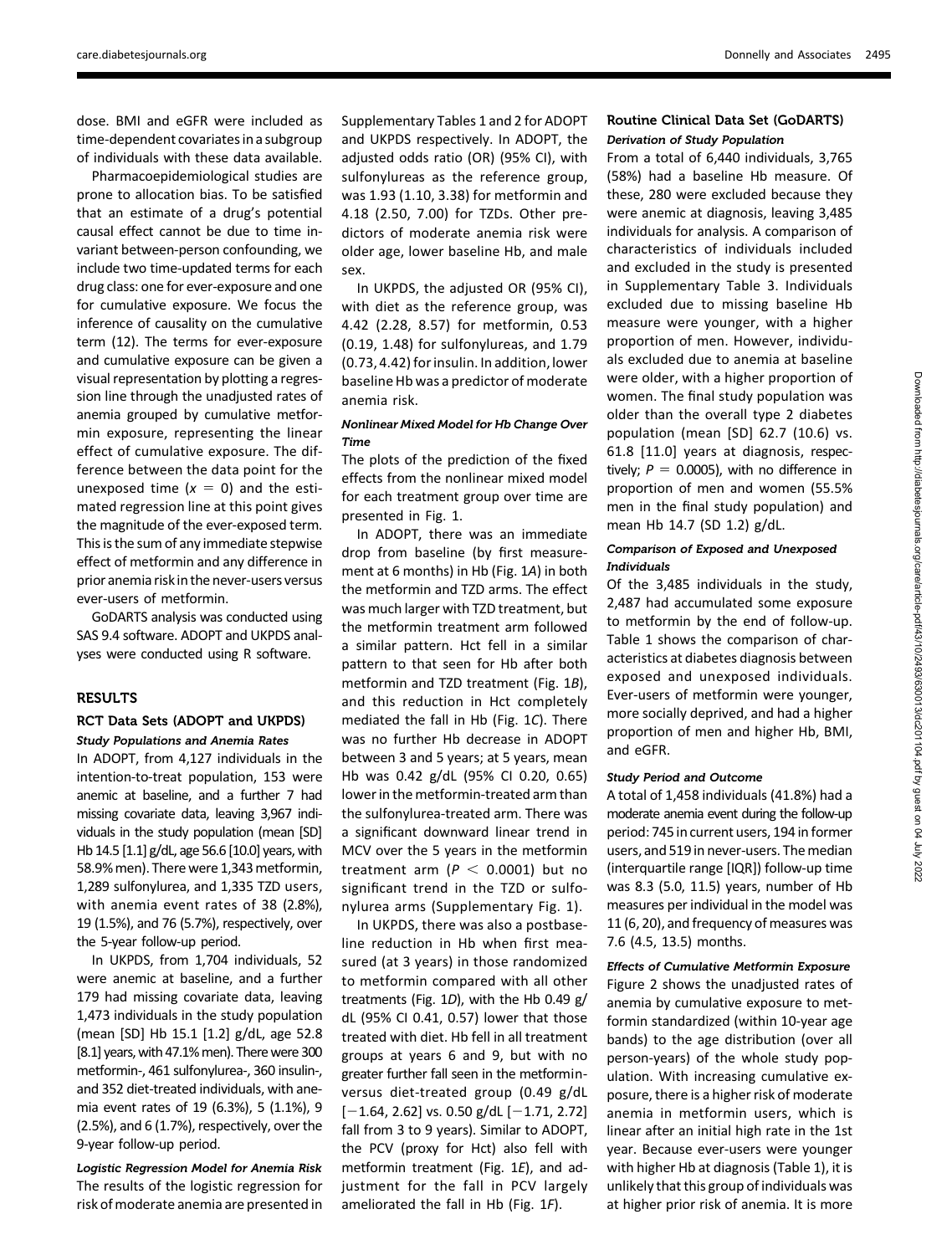

Figure 1-Plots of hematological changes over time using nonlinear mixed models. Data are presented as plots of predictions of the fixed effects for each treatment at each study visit. ADOPT trial: Hb (A), Hct (B), and Hb adjusted for Hct (C). UKPDS trial: Hb (D), PCV (E), and Hb adjusted for PCV (F).

likely that this initial greater risk of anemia with metformin can be attributed to an immediate effect of metformin on Hb, particularly in light of the ADOPT data where we see a significant change at 6 months (Fig. 1A).

#### Discrete-Time Failure Model

The results for the discrete-time failure analysis are presented in Table 2. In a simple model (model 1) with no diabetes drugs included, older age, longer duration of diabetes, lower baseline Hb, and higher social deprivation were associated with higher anemia risk. There was no difference by sex or calendar year of diagnosis, so these covariates were not included in subsequent models. In model 2a, cumulative exposure and ever-exposure to metformin were added. The OR (95% CI) per year of cumulative exposure to metformin was 1.05 (1.02, 1.08). In model 2b, cumulative metformin exposure is expressed as total dose (1.02 [1.01, 1.04] per 1 year of 1 g/day). The results of adjusting for all diabetes drug classes are presented in model 3, and the association

of cumulative metformin with moderate anemia risk remains. In addition, there was an association between cumulative exposure to SGLT2i inhibitors and lower risk of moderate anemia (OR 0.46 [95% CI 0.36, 0.59]).

For a subgroup of patients where longitudinal measures of BMI ( $n=3,335$ ) and eGFR ( $n = 2,920$ ) were available, these were added to the model as timedependent covariates. BMI was not significantly associated with moderate anemia risk (data not shown). However, a lower eGFR was associated with a higher moderate anemia risk (model 4).

#### **CONCLUSIONS**

In this study we show for the first time that metformin use is associated with the risk of moderate anemia in individuals with type 2 diabetes and that this finding is consistent across two RCTs and replicated in one real-world study of routinely collected data. Furthermore, in the large, observational, population-based study with a maximum follow-up period of almost 20 years, we show that each 1 g/day of metformin use was associated with a 2% higher risk of moderate anemia per year.

# Moderate Anemia Risk With Metformin Treatment in ADOPT and UKPDS

In the ADOPT study we observe the welldescribed early reduction in Hb seen with the initiation of TZD treatment, an effect seen premarketing and included in the summary of product characteristics ([https://www.medicines.org.uk/emc/](https://www.medicines.org.uk/emc/medicine/4236) [medicine/4236\)](https://www.medicines.org.uk/emc/medicine/4236). We observe a similar pattern in the metformin-treated group in ADOPT, with an early fall in Hb, with no subsequent change after the first 2 years. These early changes in Hb (translated into moderate anemia events) are matched by findings, albeit observational as opposed to trials, in the real-world GoDARTS data. Similarly, in UKPDS, the main difference in Hb between the metformin and other treatment arms had occurred by the first measurement at 3 years. The finding in ADOPT, and to a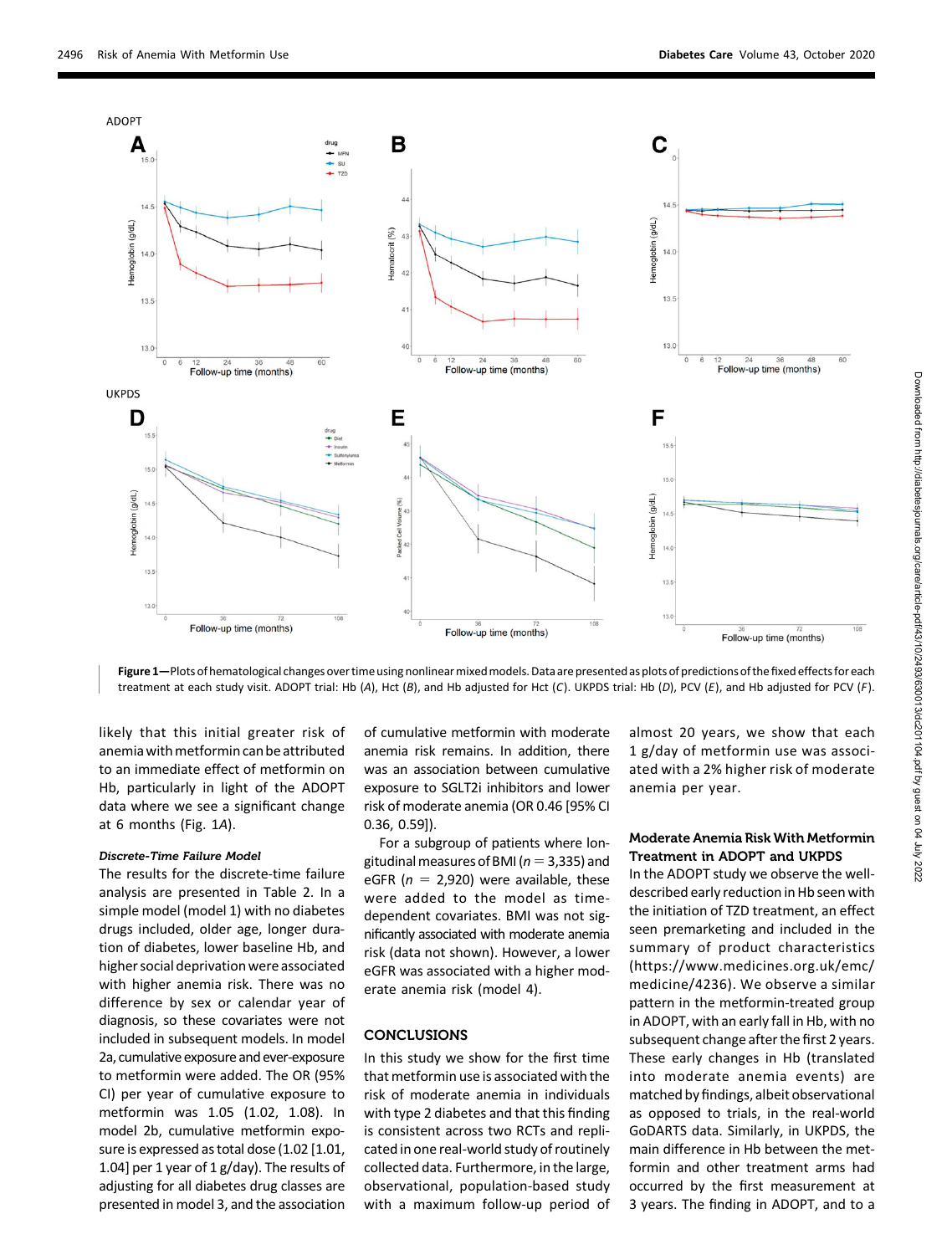| Table 1—Comparison of characteristics at diabetes diagnosis between never-users<br>and eventual users of metformin |                                      |                                      |                                    |  |  |
|--------------------------------------------------------------------------------------------------------------------|--------------------------------------|--------------------------------------|------------------------------------|--|--|
|                                                                                                                    |                                      | Metformin user during the study      |                                    |  |  |
|                                                                                                                    | Never,<br>$n = 998$                  | Ever,<br>$n = 2,487$                 | $\mathsf{P}$                       |  |  |
| Age (years)                                                                                                        | 68.3 (10.0)                          | 60.5(10.1)                           | $<$ 0.0001                         |  |  |
| % males                                                                                                            | 50                                   | 57.7                                 | < 0.0001                           |  |  |
| Year of diagnosis                                                                                                  | 2005.0 (4.5)                         | 2003.4 (3.8)                         | < 0.0001                           |  |  |
| Social deprivation<br>1 (most deprived)<br>$\overline{2}$<br>3<br>$\overline{4}$<br>5                              | 26.1<br>20.5<br>15.1<br>19.4<br>18.9 | 27.7<br>22.2<br>16.6<br>16.9<br>16.7 | 0.0301                             |  |  |
| $Hb$ (g/dL)<br>All<br>Males<br>Females                                                                             | 14.3(1.2)<br>15.0(1.1)<br>13.7(1.0)  | 14.8(1.2)<br>15.3(1.1)<br>14.1(1.0)  | < 0.0001<br>$<$ 0.0001<br>< 0.0001 |  |  |
| BMI ( $\text{kg/m}^2$ )                                                                                            | 30.6(5.7)                            | 32.5(6.1)                            | $<$ 0.0001                         |  |  |
| eGFR (mL/min per $1.732$ )                                                                                         | 75.2 (20.4)                          | 87.5 (18.3)                          | $<$ 0.0001                         |  |  |

Data are presented as means (SD) or %. Comparisons are t test for continuous and  $\chi^2$  test for categorical variables.

large extent in UKPDS, that the fall in Hct (PCV) mirrors the fall in Hb is consistent with the anemia being caused by a reduction in red cell mass or an increase in plasma volume, or both. The fall in Hct (and Hb) seen with the TZDs is usually attributed to fluid retention and hemodilution, although other mechanisms have been proposed, such as a reduction in erythropoiesis due toa directeffect on the bone marrow or secondary to lowering insulin levels (13). For metformin, it is not

possible to infer a mechanism for the early reduction in Hb we observed in the data we had access to. In UKPDS, we show no treatment-specific effect of metformin on plasma sodium, albumin, urea, white blood cell count, or AST (data not shown) that might collectively point to hemodilution, bone marrow suppression, or hemolysis. However, it seems unlikely that the mechanism for these early changes in Hb is secondary to  $B_{12}$  deficiency, because individuals should have enough  $B_{12}$  stored



Figure 2—Plot of unadjusted rates of anemia by cumulative exposure to metformin standardized (within 10-year age bands) to the age distribution (overall person-years) of the whole study population. The terms for ever-exposure and cumulative exposure were given a visual representation by plotting a regression line through the unadjusted rates of anemia grouped by cumulative metformin exposure, representing the linear effect of cumulative exposure.

to last for between 2 and 5 years (3). Furthermore, the MCV during the 5-year ADOPT study did not increase with metformin treatment [\(Supplementary Fig. 1\)](https://doi.org/10.2337/figshare.12678368), and in the GoDARTS study, of those who developed anemia in the metforminexposed group compared with the nonmetformin-exposed group, microcytic anemia was more frequent (12.1% vs. 7.3%) and macrocytic less frequent (7.6% vs. 12.3%) (data not shown), suggesting that the anemia is not caused by a  $B_{12}$  deficiency.

# Predictors of Moderate Anemia Risk in GoDARTS

In the GoDARTS discrete-time failure model, we confirm the known predictors of anemia risk in type 2 diabetes, namely, older age, longer duration of diabetes, lower baseline Hb, and lower eGFR (measured time dependently), adding external validity to our model.

The association between cumulative SGLT2i exposure and an apparent "protective" effect on anemia risk is in line with RCT findings from the BI 10773 (Empagliflozin) Cardiovascular Outcome Event Trial in Type 2 Diabetes Mellitus Patients (EMPA-REG OUTCOME) study (14), which showed that Hct increases soon after the initiation of SGLT2i therapy and remains elevated for the duration of treatment. Elevation of Hct has generally been interpreted as indicating hemoconcentration due to the diuretic effect of SGLT2i.

It is perhaps surprising, given the ADOPT results, that cumulative exposure of TZD was not associated with anemia risk in GoDARTS. This is most likely an artifact of the model, given metformin is the first-line drug for most individuals and the study outcome is time to incident anemia; therefore, susceptible individuals are more likely to experience an event during their metformin exposure and drop out of the study before starting TZDs.

# Overall Anemia Rates

The overall moderate anemia rates for the GoDARTS, ADOPT, and UKPDS studies were 41.8, 3.4 and 2.2%, respectively. The obvious reasons for the large difference between the real-world data and the trials are the GoDARTS population is older at diagnosis and monitored for longer, with a mean (SD) age at diagnosis 62.7 (10.6) vs. 52.8 (8.1) years in UKPDS and 56.6 (10.0) years in ADOPT, and a median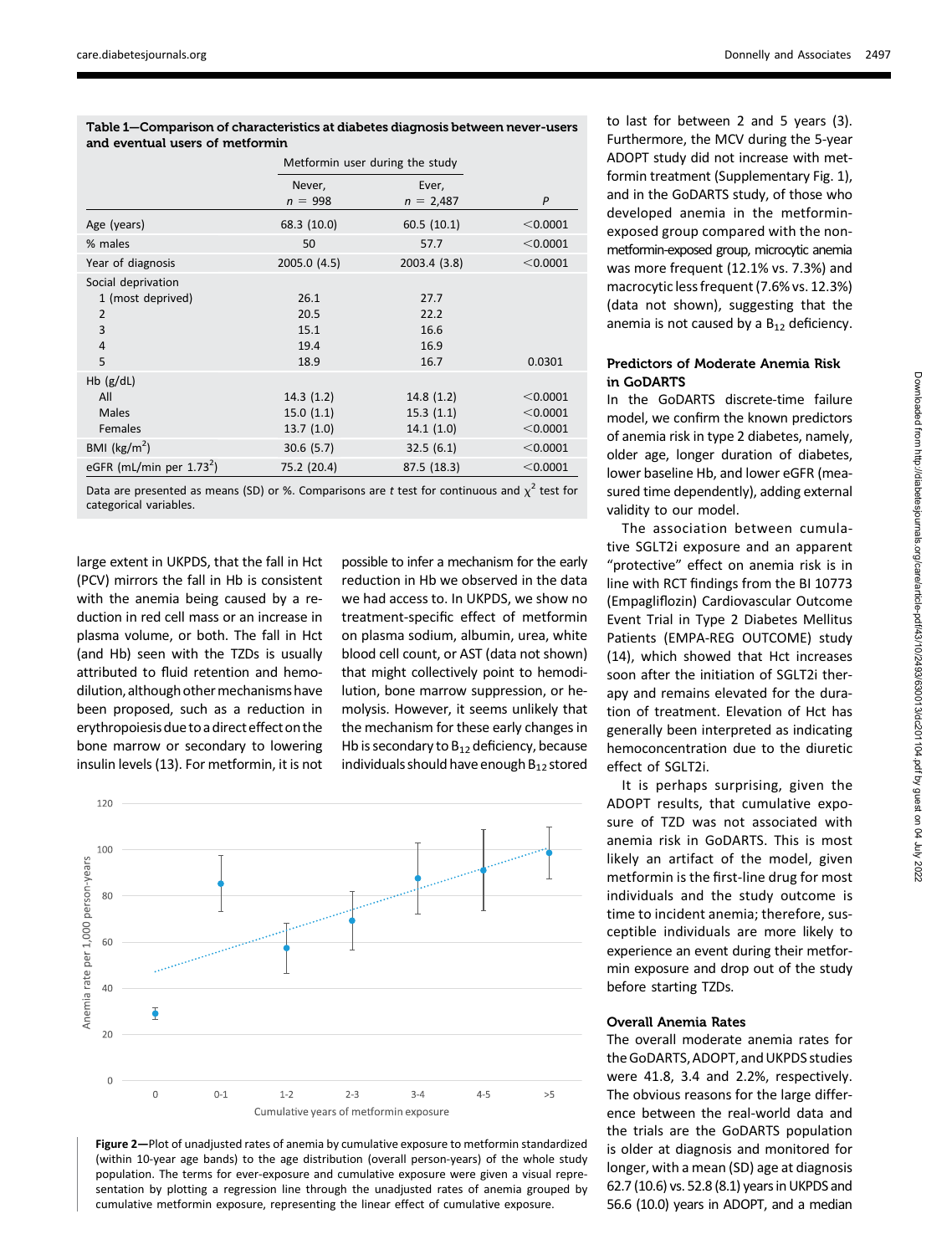| Table 2—Discrete-time failure models for moderate anemia in GoDARTS |              |                          |                  |  |
|---------------------------------------------------------------------|--------------|--------------------------|------------------|--|
|                                                                     | OR           | 95% CI                   | P                |  |
| Model 1                                                             |              |                          |                  |  |
| Age at diagnosis (per 1 year)                                       | 1.05         | 1.04, 1.05               | < 0.0001         |  |
| Time from diagnosis (per 1 year)                                    | 1.11         | 1.09, 1.12               | < 0.0001         |  |
| Calendar year of diagnosis (per 1 year)                             | 0.99         | 0.98, 1.01               | 0.8405           |  |
| Hb at diagnosis (per 1 g/dL)                                        | 0.71         | 0.67, 0.75               | $<$ 0.0001       |  |
| Females (vs. males)                                                 | 1.05         | 0.94, 1.18               | 0.3841           |  |
| Social deprivation (per one category [most deprived lowest])        | 0.96         | 0.93, 0.99               | 0.0285           |  |
| Model 2a                                                            |              |                          |                  |  |
| Age at diagnosis (per 1 year)                                       | 1.05         | 1.04, 1.06               | < 0.0001         |  |
| Time from diagnosis (per 1 year)                                    | 1.08         | 1.06, 1.10               | < 0.0001         |  |
| Hb at diagnosis (per $1$ g/dL)                                      | 0.70         | 0.66, 0.73               | < 0.0001         |  |
| Social deprivation (per one category [most deprived lowest])        | 0.96         | 0.93, 0.99               | 0.0396           |  |
| Ever metformin                                                      | 1.12         | 0.98, 1.28               | 0.1045           |  |
| Cumulative metformin (per 1 year)                                   | 1.05         | 1.02, 1.08               | 0.0002           |  |
| Model 2b                                                            |              |                          |                  |  |
| Age at diagnosis (per 1 year)                                       | 1.05         | 1.04, 1.06               | < 0.0001         |  |
| Time from diagnosis (per 1 year)                                    | 1.08         | 1.06, 1.10               | $<$ 0.0001       |  |
| Hb at diagnosis (per $1$ g/dL)                                      | 0.69         | 0.66, 0.73               | < 0.0001         |  |
| Social deprivation (per one category [most deprived lowest])        | 0.96         | 0.93, 0.99               | 0.0366           |  |
| Ever metformin                                                      | 1.16         | 1.02, 1.32               | 0.0224           |  |
| Cumulative metformin dose (per 1 year of 1 g daily)                 | 1.02         | 1.01, 1.04               | 0.0001           |  |
| Model 3                                                             |              |                          |                  |  |
| Age at diagnosis (per 1 year)                                       | 1.05         | 1.04, 1.06               | < 0.0001         |  |
| Time from diagnosis (per 1 year)                                    | 1.07         | 1.05, 1.09               | < 0.0001         |  |
| Hb at diagnosis (per $1$ g/dL)                                      | 0.69         | 0.65, 0.73               | $<$ 0.0001       |  |
| Social deprivation (per one category [most deprived lowest])        | 0.96         | 0.93, 0.99               | 0.0440           |  |
| Ever metformin                                                      | 1.09         | 0.95, 1.25               | 0.2217           |  |
| Ever sulfonylurea                                                   | 1.04         | 0.90, 1.21               | 0.5668           |  |
| Ever TZD                                                            | 1.05         | 0.83, 1.32               | 0.6768           |  |
| Ever insulin                                                        | 1.43         | 1.12, 1.83               | 0.0043           |  |
| Ever GLP-1 RA<br>Ever DPP4i                                         | 0.51<br>0.83 | 0.25, 1.03<br>0.58, 1.18 | 0.0588<br>0.2953 |  |
| Ever SGLT2i                                                         | 0.55         | 0.08, 3.96               | 0.5562           |  |
| Ever glinide                                                        | 0.89         | 0.40, 2.01               | 0.7825           |  |
| Ever acarbose                                                       | 0.82         | 0.37, 1.82               | 0.6225           |  |
| Cumulative metformin (per 1 year)                                   | 1.06         | 1.03, 1.08               | $<$ 0.0001       |  |
| Cumulative sulfonylurea (per 1 year)                                | 1.01         | 0.98, 1.04               | 0.5404           |  |
| Cumulative TZD (per 1 year)                                         | 0.99         | 0.92, 1.07               | 0.9082           |  |
| Cumulative insulin (per 1 year)                                     | 0.98         | 0.93, 1.04               | 0.5254           |  |
| Cumulative GLP-1 RA (per 1 year)                                    | 1.10         | 0.85, 1.44               | 0.4689           |  |
| Cumulative DPP4i (per 1 year)                                       | 0.95         | 0.77, 1.17               | 0.6307           |  |
| Cumulative SGLT2i (per 1 year)                                      | 0.46         | 0.36, 0.59               | <0.0001          |  |
| Cumulative glinide (per 1 year)                                     | 1.02         | 0.70, 1.48               | 0.9307           |  |
| Cumulative acarbose (per 1 year)                                    | 0.91         | 0.58, 1.42               | 0.6710           |  |
| Model 4                                                             |              |                          |                  |  |
| Age at diagnosis (per 1 year)                                       | 1.03         | 1.02, 1.04               | $<$ 0.0001       |  |
| Time from diagnosis (per 1 year)                                    | 1.05         | 1.03, 1.08               | < 0.0001         |  |
| Hb at diagnosis (per 1 g/dL)                                        | 0.70         | 0.66, 0.74               | $<$ 0.0001       |  |
| Social deprivation (per one category [most deprived lowest])        | 0.97         | 0.93, 1.01               | 0.1906           |  |
| eGFR (per 1 mL/min per $1.73^2$ )                                   | 0.98         | 0.98, 0.99               | <0.0001          |  |
| Ever metformin                                                      | 1.16         | 0.99, 1.37               | 0.0760           |  |
| Ever sulfonylurea                                                   | 0.99         | 0.84, 1.18               | 0.9451           |  |
| Ever TZD                                                            | 1.04         | 0.80, 1.36               | 0.7593           |  |
| Ever insulin                                                        | 1.31         | 0.99, 1.72               | 0.0525           |  |
| Ever GLP-1 RA                                                       | 0.71         | 0.32, 1.57               | 0.3992           |  |
| Ever DPP4i                                                          | 1.00         | 0.67, 1.50               | 0.9947           |  |
| Ever SGLT2i<br>Ever glinide                                         | 0.96<br>0.55 | 0.13, 6.96<br>0.20, 1.50 | 0.9644           |  |
| Ever acarbose                                                       | 0.91         | 0.41, 2.03               | 0.2428<br>0.8132 |  |
| Cumulative metformin (per 1 year)                                   | 1.06         | 1.02, 1.09               | 0.0006           |  |
| Cumulative sulfonylurea (per 1 year)                                | 1.00         | 0.97, 1.04               | 0.8184           |  |
| Cumulative TZD (per 1 year)                                         | 0.98         | 0.90, 1.07               | 0.6533           |  |
|                                                                     |              |                          |                  |  |

Continued on p. 2499

study duration of 8.3 (IQR 5.0, 11.5) years compared with a maximum 5 years of follow-up in ADOPT and 9 years in UKPDS. In addition, Hb was measured more frequently in the GoDARTS population due to the observational nature of the study, where all routinely collected measures were included, resulting in a median number of 11 (IQR 6, 20) Hb measures per individual compared with a maximum of 4 in UKPDS and 7 in ADOPT, thus increasing the chances of a moderate anemia event being detected. In addition, those patients in ADOPT or UKPDS who develop anemia do not automatically drop out of the analysis and could be treated, thus potentially explaining the difference between the persisting risk of anemia with metformin in the observational GoDARTS study compared with in the ADOPT RCT. However, it is important to note that in the GoDARTS study, we only included 54% of the population, because a baseline Hb was required (characteristics of included and excluded individuals are provided in [Supplementary Table 3](https://doi.org/10.2337/figshare.12678368)) and these individuals would be expected to have been at a greater risk of anemia (by virtue of it being requested by health care professional), and so the overall rate may be an overestimate for the general population.

#### Limitations

The main limitation of the reported studies is the lack of  $B_{12}$  measurement and lack of other data to help point to a mechanism mediating the early reduction in Hb caused by metformin treatment. Careful studies assessing water balance and red cell production and turnover are warranted to better understand how metformin is causing a reduction in Hb.

A post hoc analysis of RCT data may be considered a limitation. However, in the absence of a specifically designed prospective study, there are very few RCTs of metformin. ADOPT and UKPDS are perhaps the best two trials of sufficient size and quality to address this question.

#### Conclusion

In this study, including data from two RCTs, albeit post hoc, we have shown that metformin consistently causes an early reduction in Hb and increases rates of moderate anemia. The absolute Hb reductions are not large (0.5 g/dL at 5 years with ADOPT, 0.5 g/dL at 3 years with UKPDS), although this does translate to a